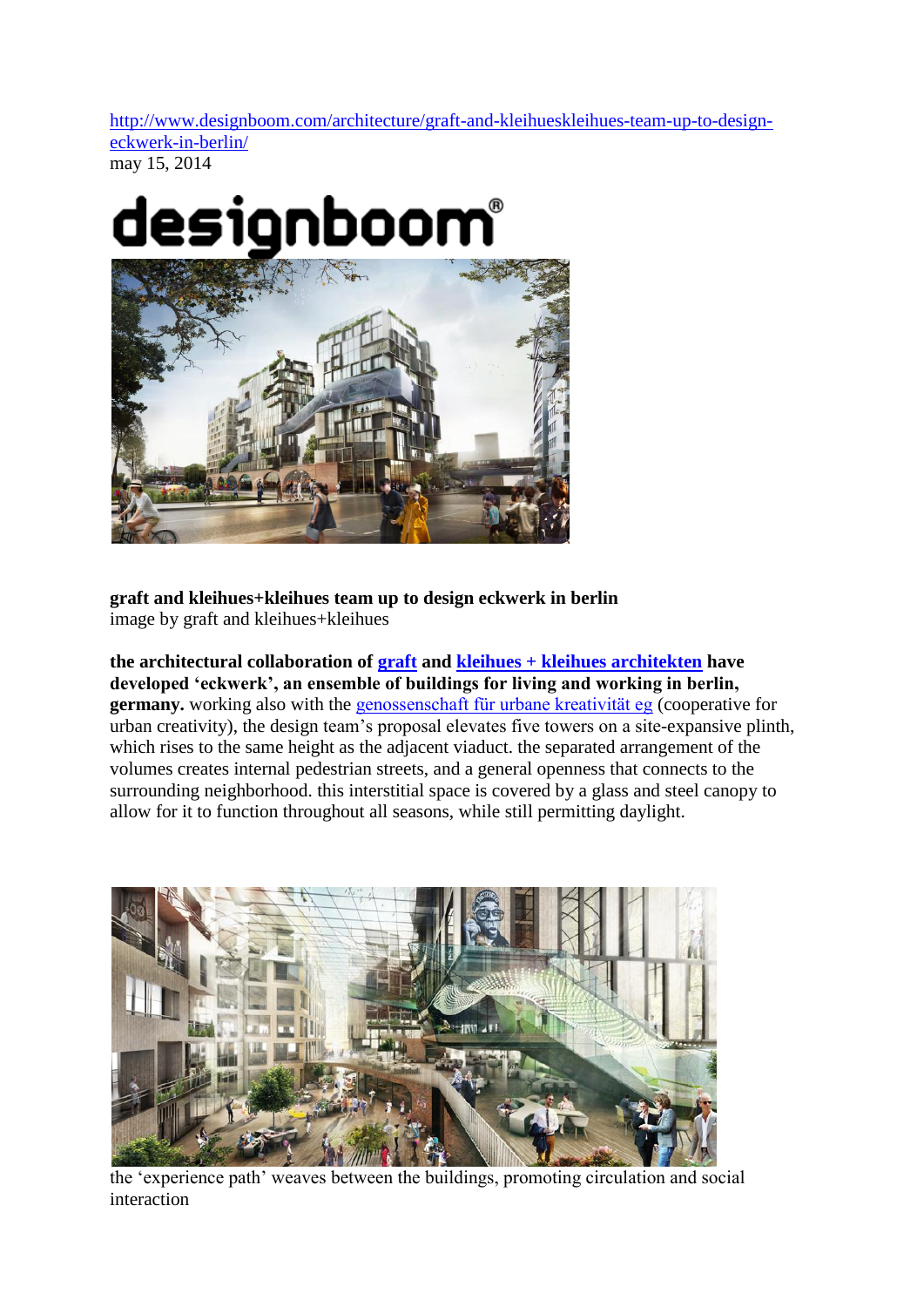a distinctive element connecting the complex is the 'experience path', a public circulation network which weaves throughout the site. the structure is glass clad to allow views downward and outward to the city context. beyond its potential for strolling, the morphing volume also provides areas for social exchange and relaxation.



the stadtbahnviadukt passes the site and influenced the design of 'eckwerk'

the buildings contain modular units with open floor plans and free façades, providing the potential for individual adaptation. wood exterior finishes on the towers contrast the heaviness of the plinth, while also referencing traditions of the site.



the 'experience path' terminates at the upper level of the complex, providing a view of the city context